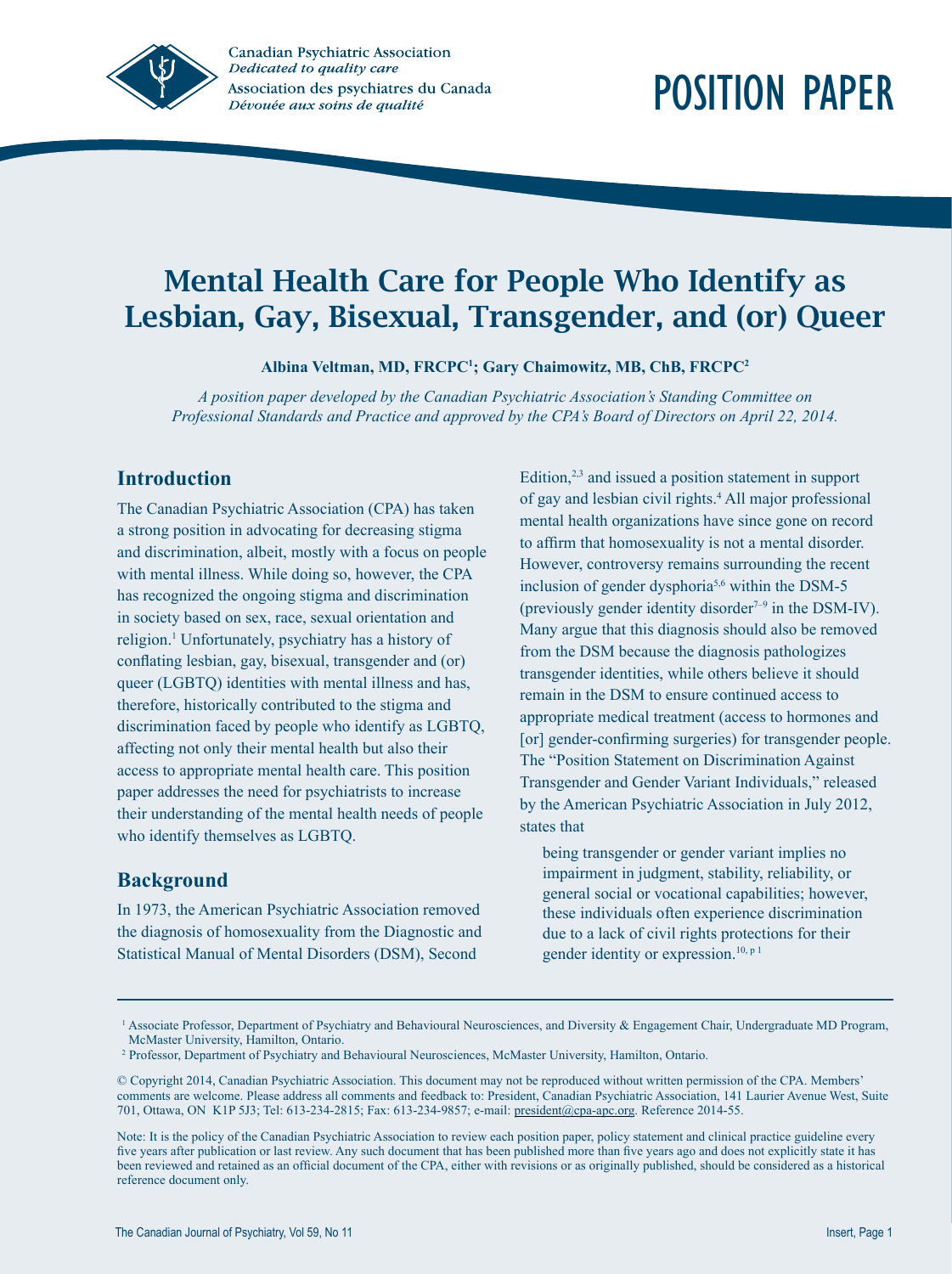#### **Discussion**

The prevalence of LGBTQ identity varies according to the definition used, specifically whether one is referring to sexual behaviour, identity, or attraction. Most studies worldwide estimate that about two to 14 per cent of the population identify as LGBTQ. 11–13 Within this heterogeneous population, the experience of each individual member of the LGBTQ community varies widely depending on numerous potentially intersectional factors, including ability, age, sex, ethnoracial group, nationality, religion, socioeconomic status, geographical location, and other factors. What is common, however, to sexual and gender minorities is that experiences of individual and systemic oppression can often threaten their health and well-being. Unfortunately, the history of discrimination and the associated shame concerning LGBTQ identities has meant that many mental health professionals are poorly informed about LGBTQ issues and are unfamiliar with appropriate terminology and acceptable language.

Both sexual orientation and gender identity may be most usefully understood as existing along a continuum. Sexual orientation refers to how one thinks of oneself in terms of one's emotional, romantic, or sexual attraction, desire, or affection for another person.<sup>14</sup> It is very important to note, however, that sexual behaviour is not always congruent with sexual orientation or identity. It is also important to note that one's gender identity is totally independent of one's sexual orientation. Gender identity is one's internal and psychological sense of oneself as male, female, both, or neither.<sup>15</sup> A glossary at the end of this document provides additional information about terms used in this policy statement and other important terms related to LGBTQ issues.<sup>15,16</sup>

Stigma and discrimination based on sexual orientation and (or) gender identity have a tremendous impact on the mental health of LGBTQ people.17 Sexual and physical assault are also risk factors for mental health issues, as is bullying for youth.18 Risks for LGBT youth can be reduced by family acceptance and connection with other LGBT youth.19,20,21 In fact, LGBT youth who come from highly rejecting families are more than three times as likely to have attempted suicide than LGBT peers who reported no or low levels of family rejection.<sup>20</sup> In a recent Canadian study, a staggering 77 per cent of people who identified as transgender reported having seriously considered suicide at some time in their lives, 43 per cent reported attempting suicide at some point in their lives, and 10 per cent reported attempting suicide in the past year.22 In the largest survey to date of gender-variant

and transgender people  $(N = 6,450)$ , 41 per cent reported attempting suicide at some point in their lives.<sup>23,24</sup>

The marginalization and discrimination experienced by LGBT people also contributes to barriers to the access of health and support services.<sup>25,26</sup> These barriers are compounded by health care providers often lacking the appropriate knowledge and skills around LGBT health.25 LGBTQ participants in a national study found the level of knowledge of health care professionals "to be inadequate, the amount of homophobic reactions to their lives to be unethical, and the willingness of the health care system to adapt to their needs to be minimal." $27, p9$  Many LGBTQ people fear and avoid traditional health care settings to protect themselves from mental or physical harm from potentially homophobic health care providers.13 Negative experiences with health care professionals after disclosing sexual orientation such as "being told their sexuality was pathological, experiencing 'rough' internal exams and actually being refused care"<sup>28, p 192</sup> shaped future use of health services. Reparative or conversion therapy, a range of pseudo-scientific treatments that aim to change a person's sexual orientation from homosexual to heterosexual, has been a source of controversy worldwide. The American Psychiatric Association<sup>29</sup> has condemned

psychiatric treatment, such as reparative or conversion therapy which is based upon the assumption that homosexuality per se is a mental disorder or based upon the a priori assumption that the patient should change his/her sexual homosexual orientation . . . Ethical practitioners refrain from attempts to change individuals' sexual orientation.<sup>p 1 and 4</sup>

For transgender people, lack of access to both hormonal and surgical treatment can adversely impact their mental health.<sup>30</sup> A review of practice guidelines for the care of transgender people is beyond the scope of this position paper, but these types of guidelines are published and available for clinicians to access.30–33 The American Medical Association,<sup>34</sup> the American Psychological Association,<sup>35</sup> and the American Psychiatric Association<sup>36</sup> all have position statements stating the critical importance of access to care for transgender and gender-variant people.

The Mental Health Strategy for Canada (*Changing Directions, Changing Lives*)<sup>37</sup> identifies addressing the specific mental health needs related to gender and sexual orientation as a priority. The strategy specifically recommends increased understanding by professionals and the public of differences in mental health related to gender and sexual orientation. They also specifically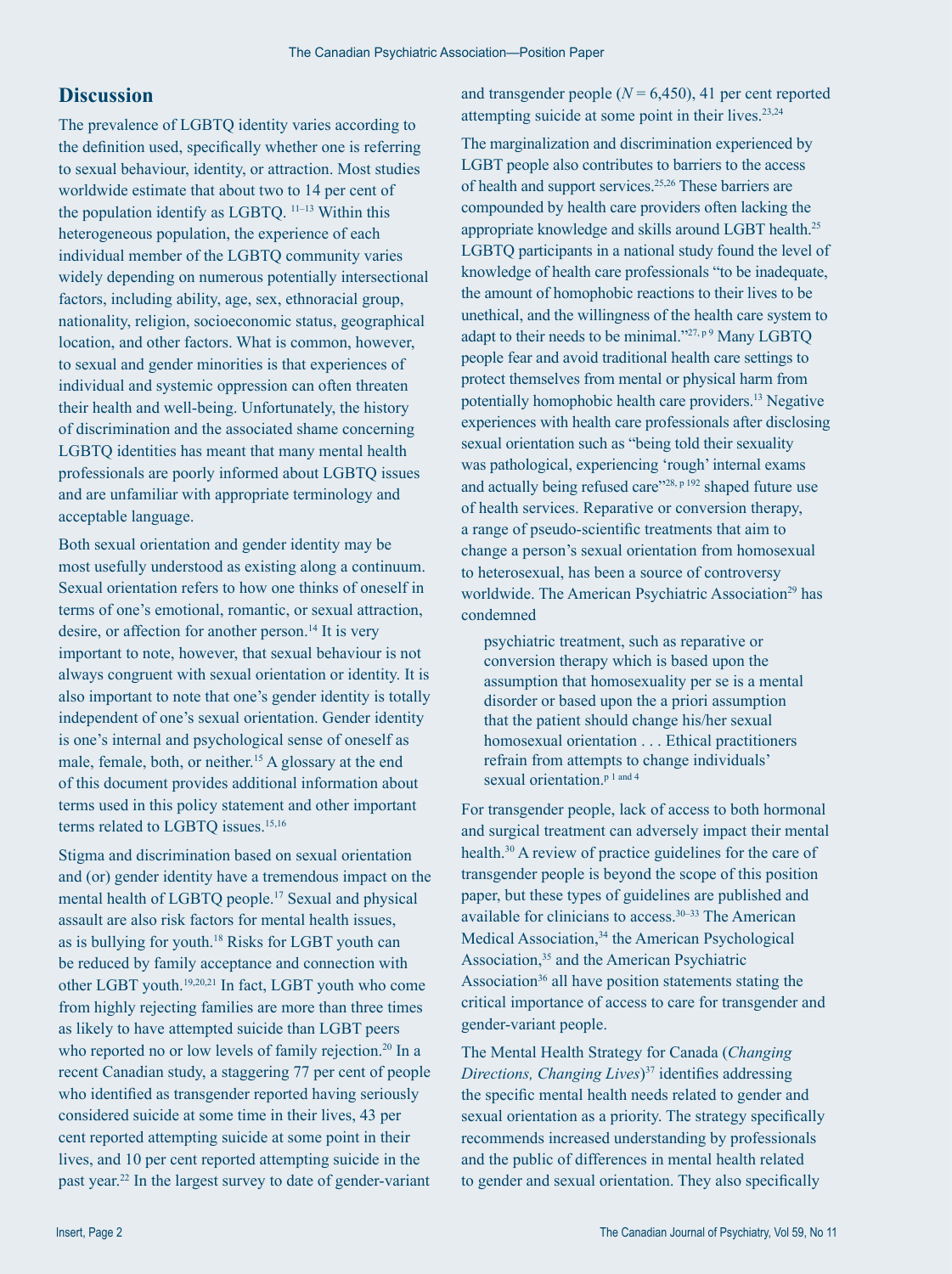recommend improving the capacity of LGBT organizations to address the stigma of mental illness and to work with local mental health services to support their community.

Stereotypes of all kinds can have an impact on the way LGBT people living with mental health issues are treated, both within the LGBT community and within the mental health system. People who identify as LGBTQ who also happen to have mental health issues often experience a double stigma or dual alienation in which they feel they are not accepted within the mental health community because of their LGBTQ identities and are also not accepted within the LGBTQ community because of their mental health issues.38

## **Recommendations**

The Canadian Psychiatric Association affirms the following:

- 1. The CPA opposes all public and private discrimination based on sexual orientation, gender identity and gender expression and supports the repeal of discriminatory laws and policies.
- 2. The CPA supports the passage of laws and policies protecting the rights, legal benefits and privileges of all people regardless of their sexual orientation, gender identity or gender expression.
- 3. The CPA supports the provision of high-quality mental and medical health care treatment for all people and, therefore, expects all psychiatrists to provide appropriate, nondiscriminatory treatment to all people, regardless of their sexual orientation, gender identity or gender expression.
- 4. The CPA supports efforts to provide fair and safe environments for people who identify as transgender or who are gender variant or gender nonconforming in institutional settings, such as supportive living environments, long-term care facilities, nursing homes, treatment facilities, shelters and prisons. The CPA also supports access to appropriate treatment in institutional settings for people of all gender identities and expressions, including gender transition therapies.
- 5. The CPA supports efforts to provide safe and secure educational environments at all levels of education, as well as foster care environments and juvenile justice programs, that promote an understanding and acceptance of all youth, regardless of their sexual orientation, gender identity or gender expression.
- 6. The CPA recognizes the efficacy, benefit and medical necessity of gender transition treatments for appropriately evaluated people and calls upon

Provincial Health Insurance Plans to cover these medically necessary treatments.

- 7. The CPA supports educating psychiatric residents and psychiatrists about how to explore patients' perceptions of their sexual orientation, gender identity and gender expression using LGBTQinclusive questions and gender-neutral language. The CPA also supports educating all psychiatric residents and psychiatrists about the potential for mental health care disparities in LGBTQ communities and about some of the specific issues that can apply when working with people who identify as LGBTQ (for example, homophobia and transphobia, family rejection and the coming out process).
- 8. The CPA opposes the use of reparative or conversion therapy, given that such therapy is based on the assumption that LGBTQ identities indicate a mental disorder and (or) the assumption that the person could and should change their sexual orientation and (or) their gender identity and gender expression.
- 9. The CPA encourages physician practices, medical schools, hospitals and clinics to broaden any nondiscrimination policies or statements to include sexual orientation, gender identity and gender expression.
- 10. The CPA encourages the use of respectful and appropriate language with all LGBTQ patients and specifically encourages using the patient's preferred name and pronouns with transgender patients.
- 11. The CPA encourages the creation of a welcoming and affirming environment for LGBTQ people by creating an office space and (or) hospital unit that affirms people's identity (for example, using genderneutral language on forms and providing genderinclusive washrooms when possible).

## **Glossary of Terms**

The following terms and definitions may be used differently by different people in different regions and are not standardized. They are compiled from several sources,<sup>15,16,39</sup> with the acknowledgement that they will change over time as the thinking, attitudes and discourses around LGBTQ issues continue to evolve.<sup>14</sup>

**Ally:** Someone who advocates for and supports members of a community other than their own, reaching across differences to achieve mutual goals.

**Biphobia:** Irrational fear and dislike of bisexual people. Bisexuals may be stigmatized by heterosexual people as well as by lesbians, gay men and transgender people.

**Bisexual:** A person who is attracted to and may form emotional, romantic and (or) sexual relationships with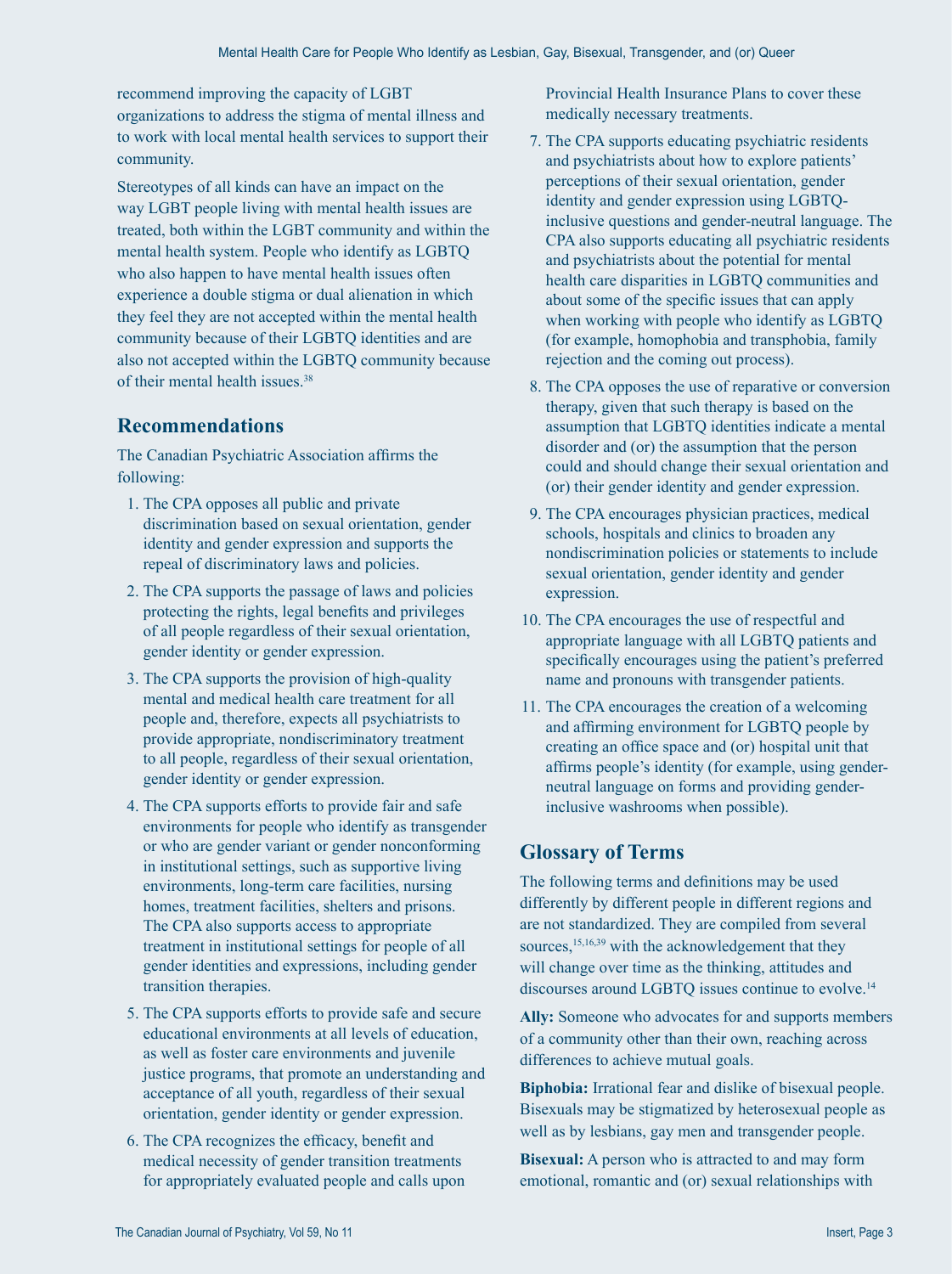both men and women, though not necessarily equally or at the same time.

**Cisgender:** A person who by nature or by choice conforms to gender- and (or) sex-based expectations of society (also referred to as gender normative).

**Cisgenderism:** Assuming every person to be cisgender, therefore marginalizing those who identify as transgender in some form. It is also believing cisgender people to be superior, and holding people to traditional expectations based on gender, or punishing or excluding those who do not conform to traditional gender expectations.

**Coming out:** Recognizing one's own sexual orientation or gender identity and being open about it with oneself and (or) with others. This often occurs in a significant moment as well as throughout one's life, with each person to whom one chooses to come out.

**Cross-dresser:** A person who dresses in the clothing socially assigned to a gender that is not associated with their sex of origin, for recreation, expression or art, and (or) for erotic gratification, but who are usually comfortable with their anatomy and do not wish to change it (that is, they are not transsexual). Crossdressers may be male or female, and can be hetero-, homo- or bisexual. This term has replaced transvestite, which is now considered outdated and offensive.

**Cultural homophobia or heterosexism:** The social standards and norms that dictate that heterosexuality is better or more moral than nonheterosexuality.

**Discrimination:** Negative behaviour or actions toward a person or group of people based on prejudicial attitudes and beliefs about the person's or group's characteristics, such as sexual orientation, gender identity or gender expression.

**Gay:** A person whose primary sexual orientation is to members of the same sex or gender. Gay can refer to men and women (boys and girls), although many homosexual women (girls) prefer the term lesbian.

**Gender-confirming surgeries:** Surgical procedures by which a person's physical appearance and function of their existing sexual characteristics are altered to resemble that of the sex or gender to which they are transitioning.

**Gender expression:** The way in which a person expresses their gender identity through clothing, behaviour, posture, mannerisms, speech patterns, activities and more.

**Gender identity:** One's internal and psychological sense of oneself as male, female, both or neither.

**Genderism:** The assumption that all people must conform to society's gender norms, and specifically, the binary construct of only two genders, corresponding to the two sexes (female and male). This belief in the binary construct as the most normal and natural and a preferred gender identity does not include or allow for people to be intersex, transgender, transsexual, or genderqueer.

**Gender nonconforming:** A person who does not conform to society's expectations of gender expression based on the gender binary or expectations of masculinity and femininity.

**Genderqueer:** A person who experiences a very fluid sense of their gender identity and who does not want to be constrained by absolute concepts. Instead, they prefer to be open to relocating themselves on the gender continuum.

**Gender variant:** A synonym for gender nonconforming, which is preferred to gender variant because variance implies a standard normativity of gender.

**Heterosexual:** Of, relating to, or characterized by a primary sexual orientation towards members of the other sex or gender. Heterosexual people are often referred to as straight.

**Heterosexism:** The assumption that everyone is, or should be, heterosexual, and that heterosexuality is inherently superior to and preferable to all other sexual orientations.

**Heterosexual privilege:** Benefits derived automatically by being (or being perceived as) heterosexual that are denied to gay men, lesbians, bisexual men and women, queer people, and all other nonheterosexual sexual orientations.

**Homosexual:** Of, relating to, or characterized by an emotional, romantic and (or) sexual attraction predominately to a person of the same sex or gender. As this term is historically associated with a medical model of homosexuality, most people would prefer to selfidentify as gay, lesbian or queer.

**Homophobia:** The irrational fear or hatred of, aversion to, and discrimination against homosexuals or homosexual behaviour.

**Internalized homophobia:** The experience of guilt, shame or self-hatred in reaction to one's own feelings of attraction for a person of the same sex or gender as a result of homophobia and heterosexism.

**Interpersonal or external homophobia:** Overt expressions of internal biases, such as social avoidance, verbal abuse, derogatory humour and physical violence.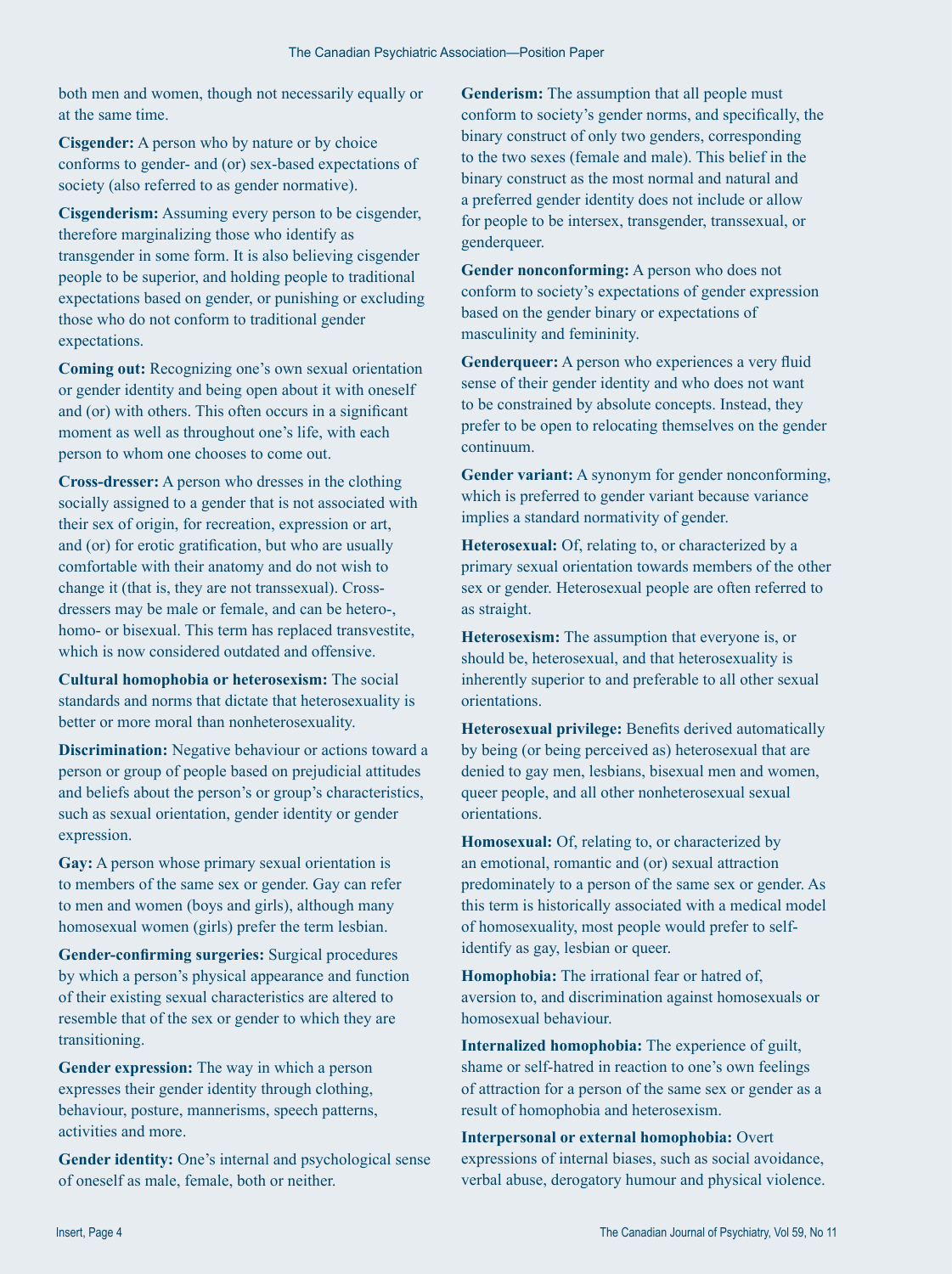**Intersex:** A person who has some mixture of female and male genetic and (or) physical sex characteristics. Intersex people may have external genitalia that do not closely resemble typical male or female genitalia, the appearance of both female and male genitalia, the genitalia of one sex and the secondary sex characteristics of the other sex or have a chromosomal make-up that is neither XX nor XY. An outdated term formerly used was hermaphrodite. An intersex person may or may not identify as part of the transgender community.

**Institutional homophobia or heterosexism:** Refers to the many ways that governments, businesses, religious institutions, educational institutions and other organizations set policies and allocate resources that discriminate against people based on sexual orientation.

**Lesbian:** A girl or woman whose primary sexual orientation is to other girls or women or who identifies as a member of the lesbian community.

**Prejudice:** An unjustified or incorrect attitude toward an individual or group of people based solely on their membership in a social group, such as the LGBTQ community.

**Queer:** In contemporary usage, queer is an inclusive, unifying, sociopolitical and self-affirming umbrella term encompassing a broad range of sexual and gender expression, including people who identify as gay, lesbian, bisexual, transgender, intersex, genderqueer or any other nonheterosexual sexuality or nonconforming gender identity. Queer is a reclaimed term, which was previously seen as derogatory, but many people (though not all people) within the LGBTQ community are comfortable using this term.

**Questioning:** A self-identification sometimes used by those exploring personal issues of sexual orientation and (or) gender identity.

**Reparative or conversion therapy:** A range of pseudoscientific treatments that aim to change a person's sexual orientation from homo- to heterosexual.

**Sexual behaviour:** Refers specifically to sexual actions or what a person does sexually. Sexual behaviour is not necessarily congruent with sexual orientation and (or) sexual identity.

**Sexual identity:** Refers to a person's identification to self (and others) of one's sexual orientation. It is not necessarily congruent with sexual attraction and (or) sexual behaviour.

**Sexual orientation:** Refers to how one thinks of oneself in terms of one's emotional, romantic or sexual attraction, desire or affection for another person.

**Transgender or trans:** Someone whose gender identity or expression differs from conventional expectations of masculinity or femininity. It is often used as an umbrella term that includes people who identify as cross-dressers, transsexuals, two-spirit, intersex and genderqueer.

**Transition:** A complicated, multi-step process that can take years as transgender and (or) transsexual people align their anatomy and (or) their gender expression with their gender identity.

**Transphobia:** Irrational fear or dislike of transsexual and (or) transgender people.

**Transsexual:** A person who has a gender identity that is not in keeping with their physical body. Transsexual people typically experience discomfort with this disparity and seek to modify their body through hormones and (or) surgical procedures to bring their bodies closer to their gender identity.

**Transvestite:** See cross-dresser.

**Two-spirit:** A term used by some North American Aboriginal societies to describe those people in their cultures whose nature is comprised of both male and female spirits. People who identify as two-spirit may also identify as gay, lesbian, bisexual, transgender, intersex, transsexual or have multiple gender identities.

#### **Acknowledgements**

The authors thank Dr. Tara La Rose, Dr Karine Igartua, Dr. Gail Knudson, Nicole Nussbaum, Dixon Challoner, and Gale Melligan for their suggestions and assistance in the preparation of this position paper.

### **References**

- 1. Abbey S, Charbonneau M, Tranulis C, et al. Can J Psychiatry. 2011;56(10):1–9.
- 2. Bayer R. Homosexuality and American psychiatry: the politics of diagnosis. New York (NY): Basic Books; 1981.
- 3. Drescher J, Merlino JP, editors. American psychiatry and homosexuality: an oral history. New York (NY): Harrington Park Press; 2007.
- 4. American Psychiatric Association (APA). Position statement on homosexuality and civil rights [Internet]. Arlington (VA): APA; 1973 Dec [cited 2012 Sep 20]. Available from: http://www.psychiatry.org/home/search-results?k=position% 20statement%20on%20homosexuality%20and%20civil%20rights.
- 5. Drescher J. Controversies in gender diagnoses. LGBT Health. 2014;1(10):10–14.
- 6. DeCuypere G, Knudson G, Bockting W. Response of the World Professional Association for Transgender Health to the proposed DSM 5 criteria for gender incongruence. Int J Transgend. 2010;12:119–123.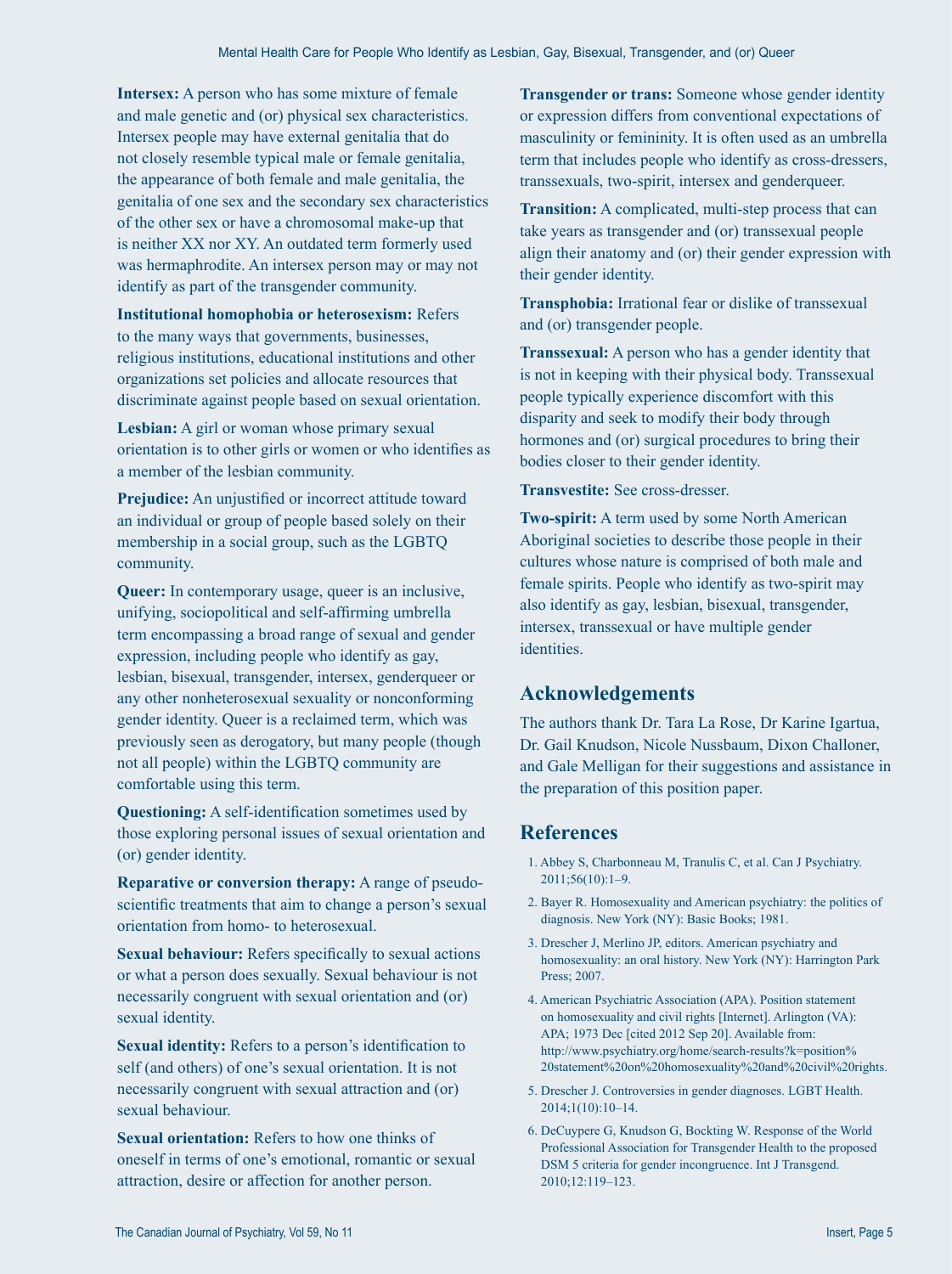- 7. Ault A, Brzuz S. Removing gender identity disorder from the Diagnostic and Statistical Manual of Mental Disorders: a call to action. Soc Work. 2009;52:187–189.
- 8. Istar Lev A. Disordering gender identity. J Psychol Human Sex. 2006;17:3–4, 35–69.
- 9. Ehrbar RD. Consensus from differences: lack of professional consensus on the retention of the gender identity disorder diagnosis. Int J Transgend. 2010;12:60–74.
- 10. American Psychiatric Association (APA). Position statement on discrimination against transgender and gender variant individuals [Internet]. Arlington (VA): APA; 2012 Jul [cited 2012 Sep 20]. Available from: http://www.dhcs.ca.gov/services/MH/ Documents/2013\_04\_AC\_06d\_APA\_ps2012\_Transgen\_Disc.pdf.
- 11. Saewyc E, Poon C, Wang N, et al. Not yet equal: the health of lesbian, gay, & bisexual youth in BC [Internet]. Vancouver (BC): McCreary Centre Society; 2007 [cited 2009 Dec 15]. Available from: www.mcs.bc.ca/pdf/not\_yet\_equal\_web.pdf.
- 12. Taylor C, Peter T, with McMinn TL, et al. Every class in every school: the first national climate survey on homophobia, biphobia, and transphobia in Canadian schools. Final report. Toronto (ON): Egale Canada Human Rights Trust; 2011.
- 13. Peterkin A, Risdon C. Caring for lesbian and gay people: a clinical guide. Toronto (ON): University of Toronto Press; 2003.
- 14. Barbara A, Chami G, Doctor F. Asking the right questions: talking with clients about sexual orientation and gender identity in mental health, counseling and addiction settings [Internet]. Toronto (ON): Centre for Addiction and Mental Health; 2004 [cited 2014 Jun 16]. Available from: http://knowledgex.camh.net/amhspecialists/ Screening\_Assessment/assessment/ARQ2/Documents/arq2.pdf.
- 15. The Centre. LGTB health matters: an education & training resource for health and social service sectors [Internet]. Vancouver (BC): The Sexual Health Centre [in Saskatoon]; 2006 [cited 2014 Jun 16]. Available from: http://www.sexualhealthcentresaskatoon.ca/ pdfs/p\_lgbt.pdf.
- 16. Banks C. The cost of homophobia: literature review on the human impact of homophobia in Canada [Internet]. Saskatoon (SK): Community-University Institute for Social Research; 2003 [cited 2014 Jun 16]. Available from: http://www.usask.ca/cuisr/docs/ pub\_doc/health/BanksHumanCostFINAL.pdf.
- 17. Meyer I. Prejudice, social stress, and mental health in lesbian, gay and bisexual populations: conceptual issues and research evidence. Psychol Bull. 2003;129(5):674–697.
- 18. Balsam KF, Rothblum ED, Bauchaine TP. Victimization over the life span: a comparison of lesbian, gay, bisexual and heterosexual siblings. J Consult Clin Psychol. 2005;73(3):477–487.
- 19. Doty ND, Willoughby BLB, Lindahl KM, et al. Sexuality related social support among lesbian, gay, and bisexual youth. J Youth Adolesc. 2010;39(10):1134–1147.
- 20. Ryan C, Russell ST, Huebner D, et al. Family acceptance in adolescence and the health of LGBT young adults. J Child Adolesc Psychiatr Nurs. 2010;23(4):205–213.
- 21. Travers R, Bauer G, Pyne J, et al. Impacts of Stromg Parental Support for Trans Youth: A Report prepared for Children's Aid Sociatry of Toronto and Delisle Youth Services. 2 October 2012. Available from: http://transpulseproject.ca/wp-content/ uploasds/2012/10/Impacts-of-Strong-Parental-Support-for-Trans-Youth-vFINAL.pdf
- 22. Scanlon K, Travers R, Coleman T, et al. Ontario's trans communities and suicide: transphobia is bad for our health [Internet]. Trans PULSE e-Bulletin. 2010 Nov 12;1(2) [cited 2012 Sep 20]. Available from: http://transpulseproject.ca/wp-content/uploads/2012/04/ E2English.pdf. Downloadable in English or French.
- 23. Grant JM, Mottet LA, Tanis J, et al. Injustice at every turn: a report of the National Transgender Discrimination Survey [Internet]. Washington (DC): National Center for Transgender Equality and National Gay and Lesbian Task Force; 2011 [cited 2014 Jun 16]. Available from: http://endtransdiscrimination.org/PDFs/NTDS\_ Report.pdf.
- 24. Bauer GR, Pyne J, Francino MC, Hammond R. Suicidality among trans people in Ontario: Implications for social work and social justice / La suicidabilité parmi les personnes trans en Ontario: Implications en travail social et en justice sociale. Revue Service Social 2013;59(1):35-62.
- 25. Leonard W. What's the difference? Health issues of major concern to gay, lesbian, bisexual, transgender and intersex (GLBTI) Victorians: research paper. Melbourne (AU): Ministerial Advisory Committee on Gay and Lesbian Health, Victorian Government Department of Human Services; 2002.
- 26. McNair R, Anderson S, Mitchell A. Addressing health inequalities in Victorian lesbian, gay, bisexual and transgender communities. Health Promot J Austr. 2003;11(1):32–38.
- 27. Ryan B. A new look at homophobia and heterosexism in Canada [Internet]. Ottawa (ON): Canadian AIDS Society; 2003 [cited 2014 Jun 16]. Available from: http://www.cdnaids.ca/files.nsf/pages/ homophobiareport\_eng/\$file/homophobia%20report\_eng.pdf.
- 28. Mathieson C, Bailey N, Gurevich M. Health care services for lesbian and bisexual women: some Canadian data. Health Care Women Int. 2002;23:185–196.
- 29. American Psychiatric Association (APA). Position statement on therapies focused on attempts to change sexual orientation (reparative or conversion therapies) [Internet]. Arlington (VA): APA; 2000 Mar [cited 2013 Sep 16]. Available from: http:// web.archive.org/web/20110407082738/http://www.psych.org/ Departments/EDU/Library/APAOfficialDocumentsandRelated/ PositionStatements/200001.aspx.
- 30. Coleman E, Bockting W, Botzer M, et al. The World Professional Association for Transgender Health (WPATH) standards of care for the health of transsexual, transgender, and gender nonconforming people [Internet]. Minneapolis (MN): WPATH; 2012 [cited 2012 Sep 20]. Available from: http://www.wpath.org/site\_page. cfmpk\_association\_webpage\_menu=1351&pk\_association\_ webpage=3926.
- 31. Hembree WC, Cohen-Kettenis P, Delemarre-van de Waal HA, et al. Endocrine treatment of transsexual persons: an Endocrine Society clinical practice guideline. J Clin Endocrinol Metab. 2009;94:3132–3154.
- 32. University of California, San Francisco (UCSF) Center of Excellence for Transgender Health. Primary care protocol for transgender patient care. [Internet]. San Francisco (CA): UCSF; 2011 Apr [cited 2012 Sep 20]. Available from: http://transhealth. ucsf.edu/trans?page=protocol-00–00.
- 33. Sherbourne Health Centre, LGBT Health Program. Guidelines and protocols for comprehensive primary health care for trans clients [Internet]. Toronto (ON): Sherbourne Health Centre; 2009 Apr [cited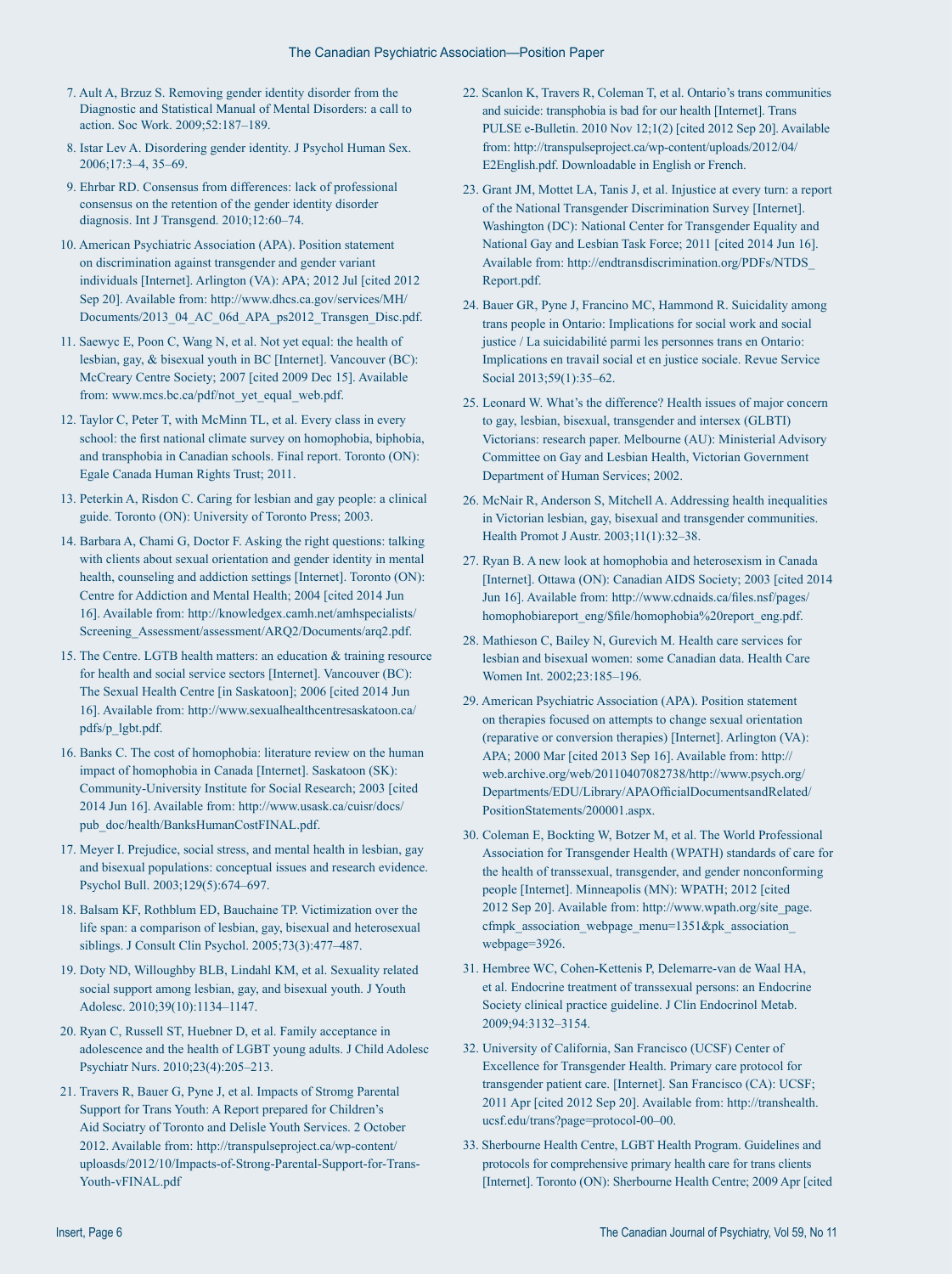2014 May 14]. Available from: http://sherbourne.on.ca/wp-content/ uploads/2014/02/Guidelines-and-Protocols-for-Comprehensive-Primary-Care-for-Trans-Clients.pdf.

- 34. American Medical Association (AMA). Removing financial barriers to care for transgender patients [Internet]. Chicago (IL): AMA; 2008 [cited 2012 Sep 20]. Available from: http://www.ama-assn.org/ama/pub/about-ama/our-people/ member-groups-sections/glbt-advisory-committee/ama-policyregarding-sexual-orientation.page.
- 35. Anton BS. Proceedings of the American Psychological Association for the legislative year 2008: minutes of the annual meeting of the Council of Representatives, February 22–24, 2008, Washington, DC, and August 13 and 17, 2008, Boston, MA, and minutes of the February, June, August, and December 2008 meetings of the Board of Directors. American Psychologist. 2009;64:372–453. doi:10.1037/a0015932. Also available from:

http://www.apa.org/about/policy/transgender.aspx. Adopted by the American Psychological Association Council of Representatives August, 2008.

- 36. Drescher J, Haller E, American Psychiatric Association (APA) Caucus of Lesbian, Gay and Bisexual Psychiatrists. Position statement on access to care for transgender and gender variant individuals [Internet]. [place of publication unknown]: APA; 2012 Jul [cited 2013 Sep 16]. Available from: http://www.psychiatry.org/ File%20Library/Advocacy%20and%20Newsroom/Position%20 Statements/ps2012\_TransgenderCare.pdf.
- 37. Mental Health Commission of Canada (MHCC). Changing directions, changing lives: the mental health strategy for Canada [Internet]. Calgary (AB): MHCC; 2012 [cited 2012 Sep 20]. Available from: http://strategy.mentalhealthcommission.ca/pdf/ strategy-images-en.pdf.
- 38. Kidd SA, Veltman A, Gately C, et al. Lesbian, gay, and transgender persons with severe mental illness: negotiating wellness in the context of multiple sources of stigma. Am J Psychiatr Rehabil. 2011;14(1):13–39.
- 39. Warner M. Fear of a queer planet: queer politics and social theory. Minneapolis (MN): University of Minnesota Press; 1993.